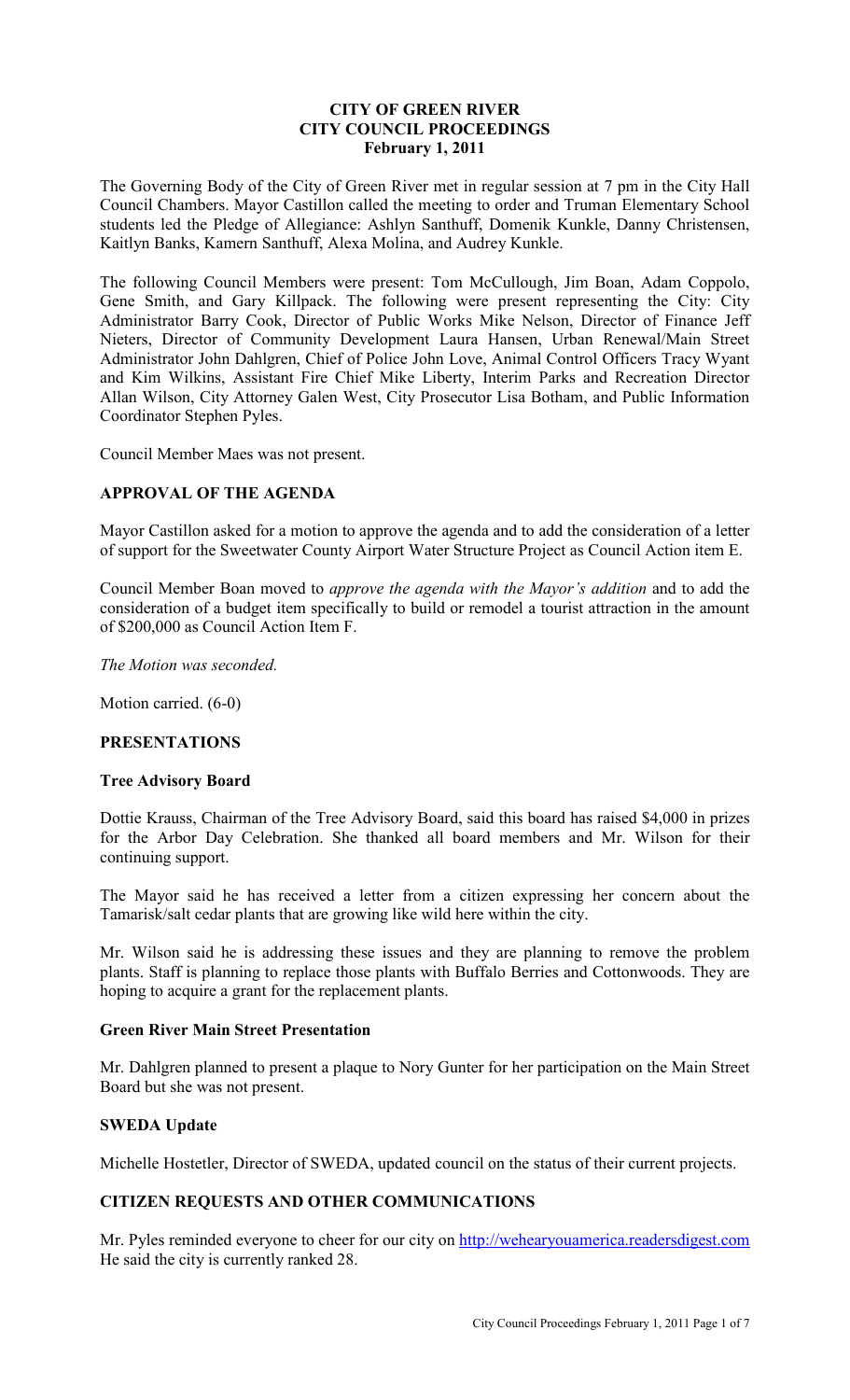## **ORDINANCES**

### **Deer Feeding Ordinance**

## **11-01: An Ordinance creating Section 6-9 of the Green River Code of Ordinances, City of Green River, State of Wyoming, to prohibit the feeding of deer.**

Council Member McCullough moved to approve the ordinance on the third reading to prohibit the feeding of deer within the city limits, effective on May 1, 2011. Council Member Coppolo seconded.

Dwayne Kerr, from the Game and Fish, said he recommends the ordinance be changed to cover the entire city within the city limits. He would encourage the addition of a definition of supplemental feed. He also said the Game and Fish will not be responsible for enforcing the ordinance.

Council Member Coppolo asked if the Game and Fish is lobbying to make this a state wide regulation like other areas have done.

Mr. Kerr said some areas have state regulations but the state feels it should be dealt with on a local basis.

The Mayor presented a petition that he received from local citizens in opposition to the deer feeding ordinance.

Ann Graham, an Idaho Street resident, asked if it was legal for people to throw rocks at the deer or chase the deer.

Mr. Kerr said no, it constitutes harassment because it is undue stress on the wildlife.

Mrs. Graham said she would abide by the ordinance if the city council passes it, but she wanted to know if she puts out orange peels for the squirrels and the deer eat them, will she be fined.

Council Member McCullough said if the deer are eating them, then yes they would address it.

Officer Wyant said chasing or throwing rocks at the deer would be under the nuisance ordinance. It would be considered cruelty to the animals or malicious mischief.

Mr. Kerr said if someone is trying to get something out of their yard and they use water to shew them away it would be a reasonable effort and not harassment.

The Mayor said a citizen called him and said if you spread grated down Irish Spring soap around your flowers it would stop the deer from eating them.

Mr. Kerr said they have a list of deer resistant items available at the Game and Fish Department.

Council Member Smith motioned to amend paragraph A, by removing "in any zoned residential or business district within city limits" to state "it is unlawful for any person to provide supplemental feed for deer within the city limits".

Council Member McCullough seconded. Motion carried (6-0)

Council Member McCullough motioned to add part D: "supplemental feed means human food including garbage, domestic pet food, pellet forage feed and hay, salt or mineral supplements, grain and other food sources".

Council Member Smith seconded. Motion carried (6-0)

Original Motion carried. (5-1) Council Member Boan voted no.

# **RESOLUTIONS**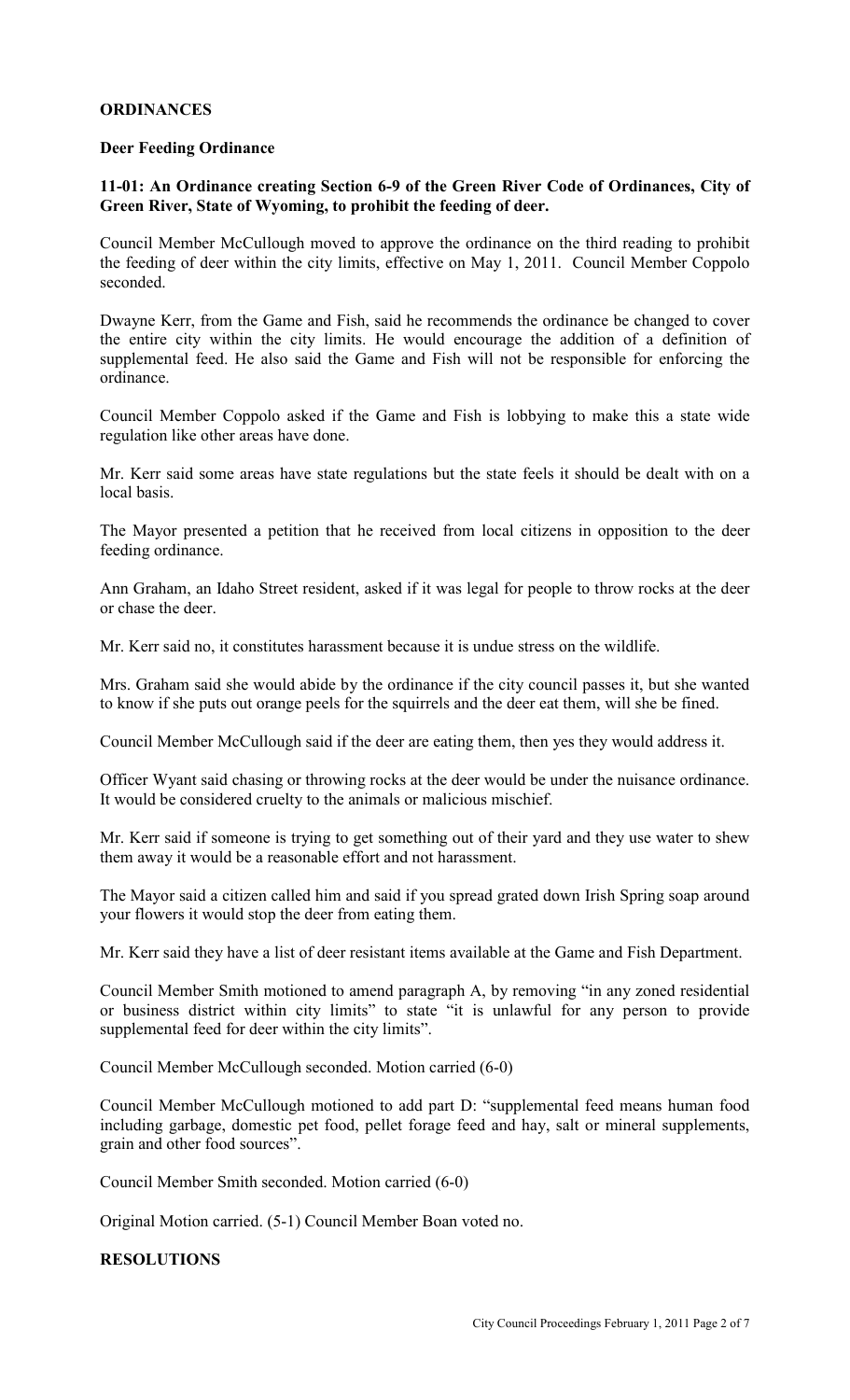# **Over-Collection of the 6th Penny Tax**

### **R11-04: A resolution for the governing body of the City of Green River, Wyoming, to approve an increase in the Capital Projects Funds for the over-collection amount of the 6th Penny Tax in the amount of \$544,330.98.**

Council Member Coppolo moved to approve the resolution. Council Member Killpack seconded. Motion carried. (6-0)

### **Water Salesman**

**R11-05: A resolution for the governing body of the City of Green River, Wyoming, to approve the increase in the Capital Projects Fund for the construction of a water salesman in the amount of \$20,000.**

Council Member Killpack moved to approve the resolution. Council Member Boan seconded. Motion carried. (6-0)

Council Member Boan asked about the side street box option with a lock for \$990. He asked if the card system was going to be like a credit card, and how to insure the water being taken is being taken by a corral owner.

Mr. Nelson said it is a box where people can pay with quarters and it locks. He said every time the card is swiped it will record the amount of water being used, this way it can be found out if there are multiple cards for one person or if they are allowing others to use it, just by the usage.

Council Member Killpack asked if people from out of town could use it.

Mr. Cook said it could be used by anyone because if you do not have a horse corral swipe card then you pay for the water.

Motion carried. (6-0)

## **Recreation Cooling System Project**

**R11-06: A resolution for the governing body of the City of Green River, Wyoming, to increase the Capital Projects Fund for the Recreation Center Cooling System Project in the amount of \$60,000 and to award the bid to Long Technologies in the amount of \$208,960.**

Council Member Coppolo moved to approve the resolution. Council Member McCullough seconded.

Matt Doll, from the Ballard Group, said the higher cost for the project then what was estimated was due to many different items. He said the Recreation Center is an old building with issues that will come forward when any upgrades are made.

He proposed four items that could be taken out of the bid specs to bring the project closer to budget: delete the four isolation valves to be installed above the main floor ceiling, leave the existing hydronic steel piping in the hallway at the racquetball courts and remove only the minimal amount required, delete the replacement of the existing copper hydronic piping back to the mains, and delete the heating coil, the coil pump, associated piping and tie-in.

Council Member Smith asked if they left out the four items would there be any detrimental effects.

Mr. Doll said his concern is that next year they would have to come back and say the new system does not work because of the pipes. It would not take more construction time but it would have to go through the bidding process again and that takes up to four weeks.

Mr. Wilson said he recommends they keep the four items in so they will not have to address it later.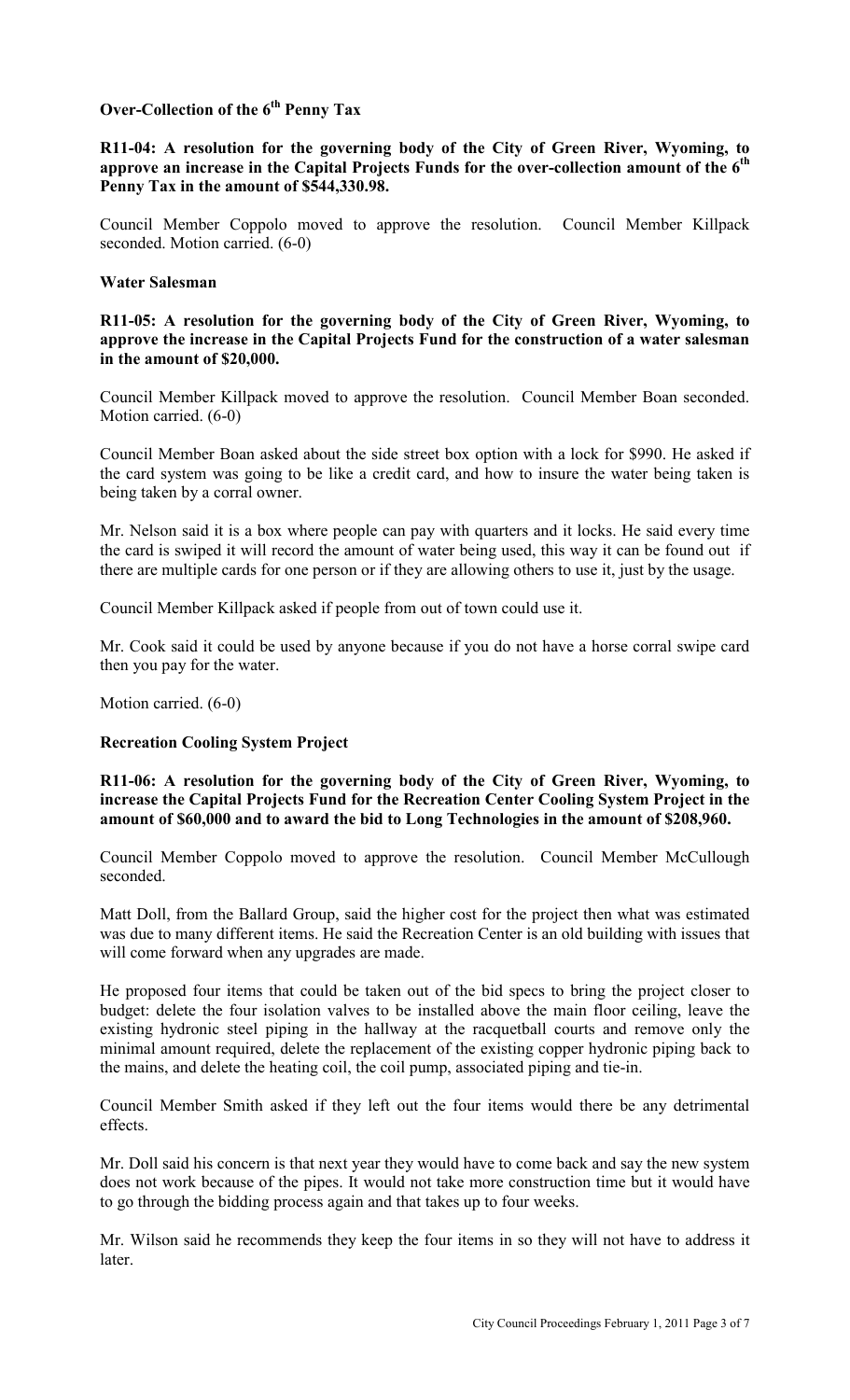Council Member Boan asked who will be responsible for overseeing the project.

Mr. Wilson said he would be responsible.

The Mayor asked if Long Technologies was a Wyoming business.

Mr. Wilson said yes.

Motion carried. (6-0)

# **COUNCIL ACTION ITEMS**

### **Wyoming Wildlife and Natural Resource Trust Grant**

Council Member Smith moved to approve the submittal and receipt of if awarded a \$60,000 grant proposal to the Wyoming Wildlife and Natural Resource Trust for the Riparian Greenbelt Russian Olive/Tamarisk Control and Nature Tree/Shrub Rehabilitation Project in the Parks and Recreation Department. Council Member McCullough seconded.

Council Member Coppolo asked for clarification on the amount the city will have to match to this project.

Mr. Wilson said he would not be coming to the council for money because they can use the time spent on this project as the "in kind" match. (*Labor hours = in kind money*)

This grant would allow a project that would consist of removing noxious weed trees and replanting native trees.

Kevin Spence, Habitat Biologist for the Game and Fish, said the project benefit would be addressing the issue of the weed trees while they can be controlled without a large cost, and keep wildlife habitat diverse.

Council Member Coppolo asked if this was a collaborative effort from Fontenelle down through the river basin.

Mr. Spence said yes.

Council Member Smith asked where the matching money was going to come from.

Mr. Cook said there would be no dollars requested. It is in kind money so the time staff has committed up to this point would be considered the payment.

Motion carried. (6-0)

## **Appointments on the Green River Historic Preservation Commission**

Council Member Smith moved to confirm the Mayor's appointment of Molly Dahlgren and Mark Peterson to the Green River Historic Preservation Commission. Council Member Boan seconded. Motion carried. (6-0)

## **River Crossing Project Amendment**

Council Member McCullough moved to authorize an amendment to the Professional Services Agreement with Nelson Engineering for Construction Engineering of the Water River Crossing Project in the amount of \$31,000. Council Member Killpack seconded.

Council Member Boan asked where the money was coming from.

Mr. Cook said it is coming out of the line item for the SLIB Grant.

Council Member Boan asked if there was any way of eliminating contractors from doing these things at a cost to the city.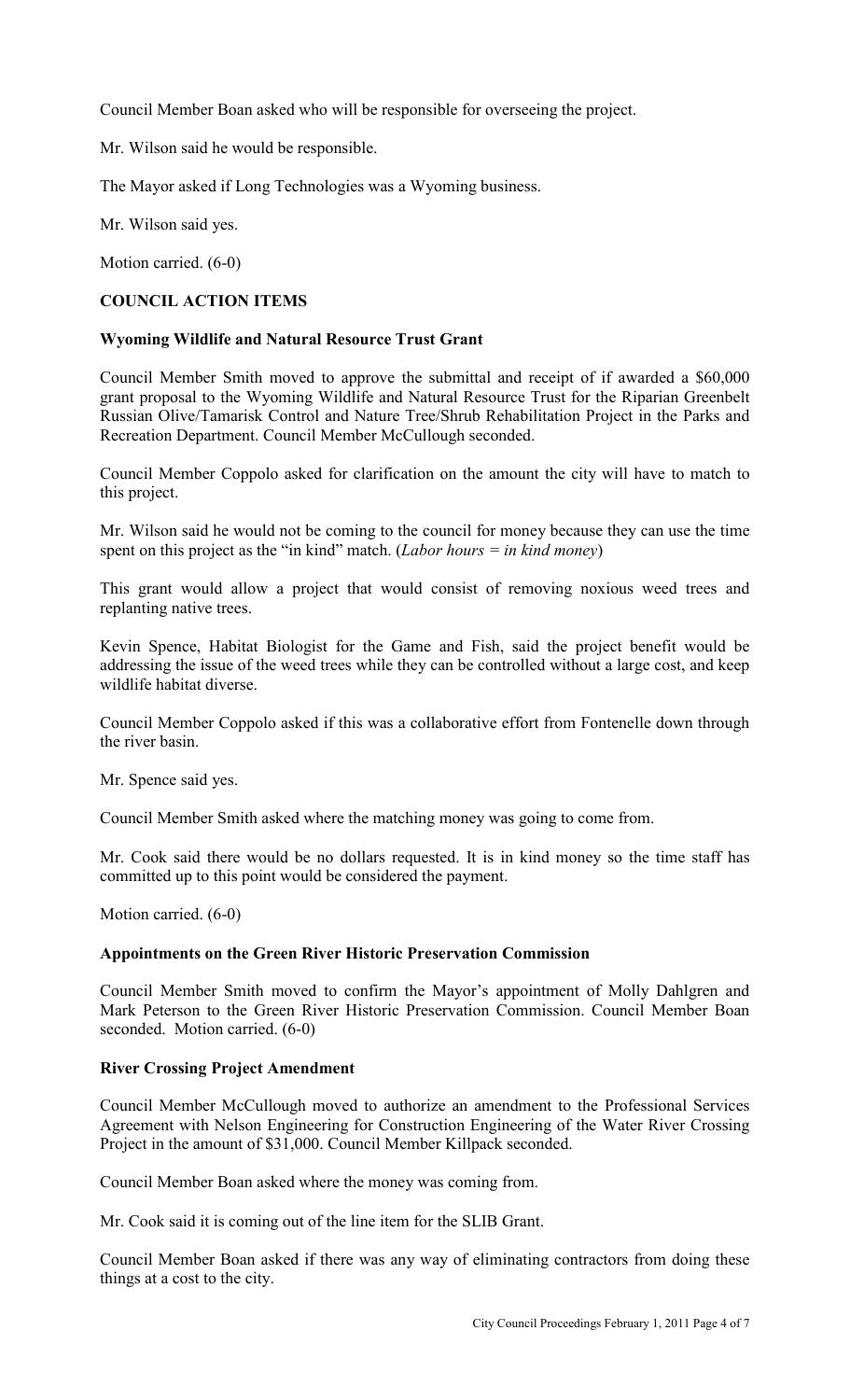Mr. West said if the contractor can acquire performance and payment bonds they are considered a responsible bidder so they have the right to bid and the city has to go with the lowest bidder.

Council Member Boan asked when the project restarts will there be additional costs from Nelson Engineering.

Mr. Cook said Nelson Engineering has estimated the total cost to complete the project to be \$91,000.

Council Member Coppolo asked if Nelson Engineering is the project manager on the project and if they are why they aren't keeping better track of the contractors and the timelines.

Mr. Cook said city staff and Nelson Engineering have met many times and have tried to get the contractor to complete the job. They were allowed to work 24 hours a day so the project could be completed but they have not.

Council Member Killpack asked about a penalty clause for not completing the project on time.

Mr. Cook said yes, it is a \$1,000 a day.

Philip Gyr, Project Manager from Nelson Engineering, said the \$31,000 includes their cost to complete the project in the spring. As far as managing the project better, they cannot direct the contractor to work, they can only lay out a time line and hope they follow it.

Motion carried. (6-0)

#### **Utility Storage Building Project**

Council Member Killpack moved to award the Utility Storage Building Project to A. Pleasant Construction, Inc. in the amount of \$163,000 and to approve the Agreement. Council Member Boan seconded.

Council Member Boan asked who is going to be responsible for the project.

Mr. Cook said it will be a combined effort from the Public Works Department Utility Supervisor, and Mr. Wilson.

Council Member McCullough asked if there will be a performance bond to tell them if it is not completed within the timeline there can be penalties issued, and whether the contractor knows there will be no change orders allowed.

Mr. Cook said yes.

Council Member Killpack asked about the two different project costs listed.

Mr. Cook said there are two project bids, one for winter and one for summer.

Motion carried. (6-0)

#### **Sweetwater County Airport Water Structure Project**

Council Member McCullough moved to approve a letter of support from the Mayor for the Sweetwater County Airport Water Structure Project. Council Member Coppolo seconded. Motioned carried. (6-0)

### **Budget Line Item for Tourism Attraction**

Council Member Boan moved to approve the budgeted line item specifically to rebuild or remodel a tourist attraction in the amount of \$200,000. Council Member McCullough seconded.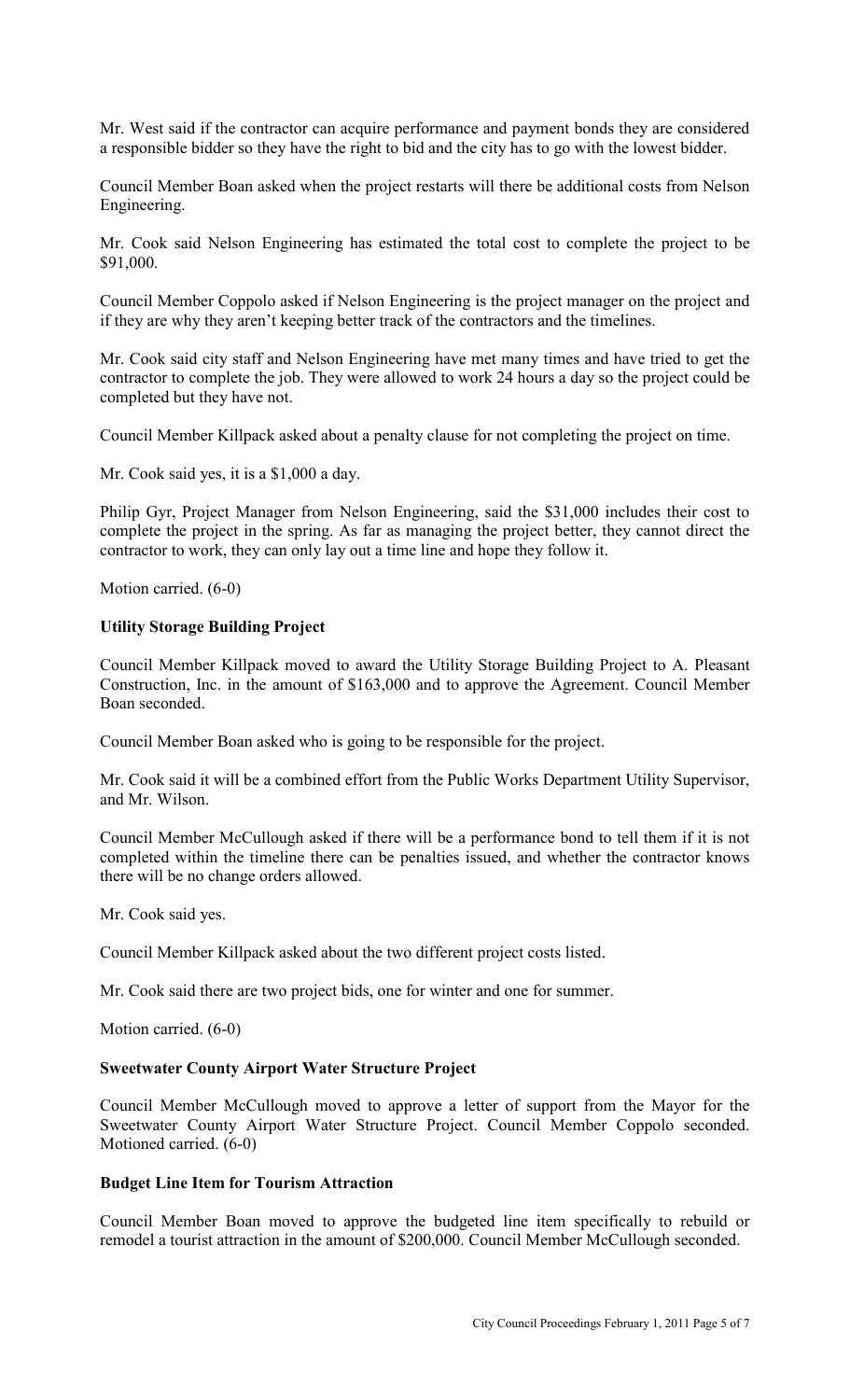Council Member Boan said the tourism committee had their first meeting and they have decided to move forward. They are interested in acquiring the depot from Union Pacific to make it a permanent tourist attraction. He thanked the council for being willing to put money aside for tourism.

Council Member McCullough said he thinks the council should wait to put money aside until April. He would like to hear from the tourism committee on what they plan to do with the money. He will not support the issue tonight.

Council Member Smith moved to table until February 14, 2011 so it can be put on the agenda as a budget resolution and not a council action Item.

Council Member Boan withdrew his motion. Council Member McCullough withdrew his second.

## **CONSENT AGENDA**

Council Member Killpack moved to approve the following consent agenda items. Council Member Coppolo seconded. Motion carried. (6-0)

- A request from the Green River Liquor Association for twenty-four hour openings on Friday, June 24, 2011, Saturday, June 25, 2011, Saturday, October 29, 2011, and Saturday, December 31, 2011.
- A Catering Permit to China Garden, Inc. to cater alcoholic and malt beverages for the Duck's Unlimited Banquet on Saturday, February 5, 2011 from 5 pm to 11:30 pm at the Expedition Island Pavilion.
- An Agreement with Experience Pros/Eric Reamer for the D.A.R.E. Culmination Events in the amount of \$1,500 plus \$365 for travel expenses pending legal review by the City Attorney.
- Auto-renewal of the Agreement with Cisco for InfoStream Content Management Services in the amount of \$495 per month for Channel 13.
- Minutes for: January 11, 2011 Workshop; January 18, 2011 Council, January 15, 2011 Special Council Meeting, January 15, 2011 Workshop and Retreat.
- Financial Reports and Payment of Bills: Prepaid Invoices =  $$4,836.45$  Outstanding Invoices =  $$363,306.07$ Pre-authorization Payments =  $$755,000.00$  Payroll Expenditures =  $$348,023.48$

## **CITY ADMINISTRATOR'S REPORT**

Mr. Cook said the Southside Water System Improvement Project is moving forward and will be completed in late summer.

The Fleet Replacement Committee has some new criteria for the vehicle replacement program and they will be presenting it to council at a later date.

The Traffic Committee topics of discussion: speed bumps request for McKinney Street (not recommended), no parking zone on the west side of courthouse (recommended), remove the one hour parking signs in front of the courthouse on Flaming Gorge Way (recommended), request for a children at play sign on Pecan Street (not recommended), handicap parking at 163 S  $\bar{5}^{th}$  West (not recommended).

Mr. Cook also discussed WAM Municipal issues and the Workshop agenda for next week.

## **CITY ATTORNEY'S REPORT**

Mr. West had nothing to report.

## **MAYOR AND COUNCIL REPORTS**

Council Member Killpack had nothing to report.